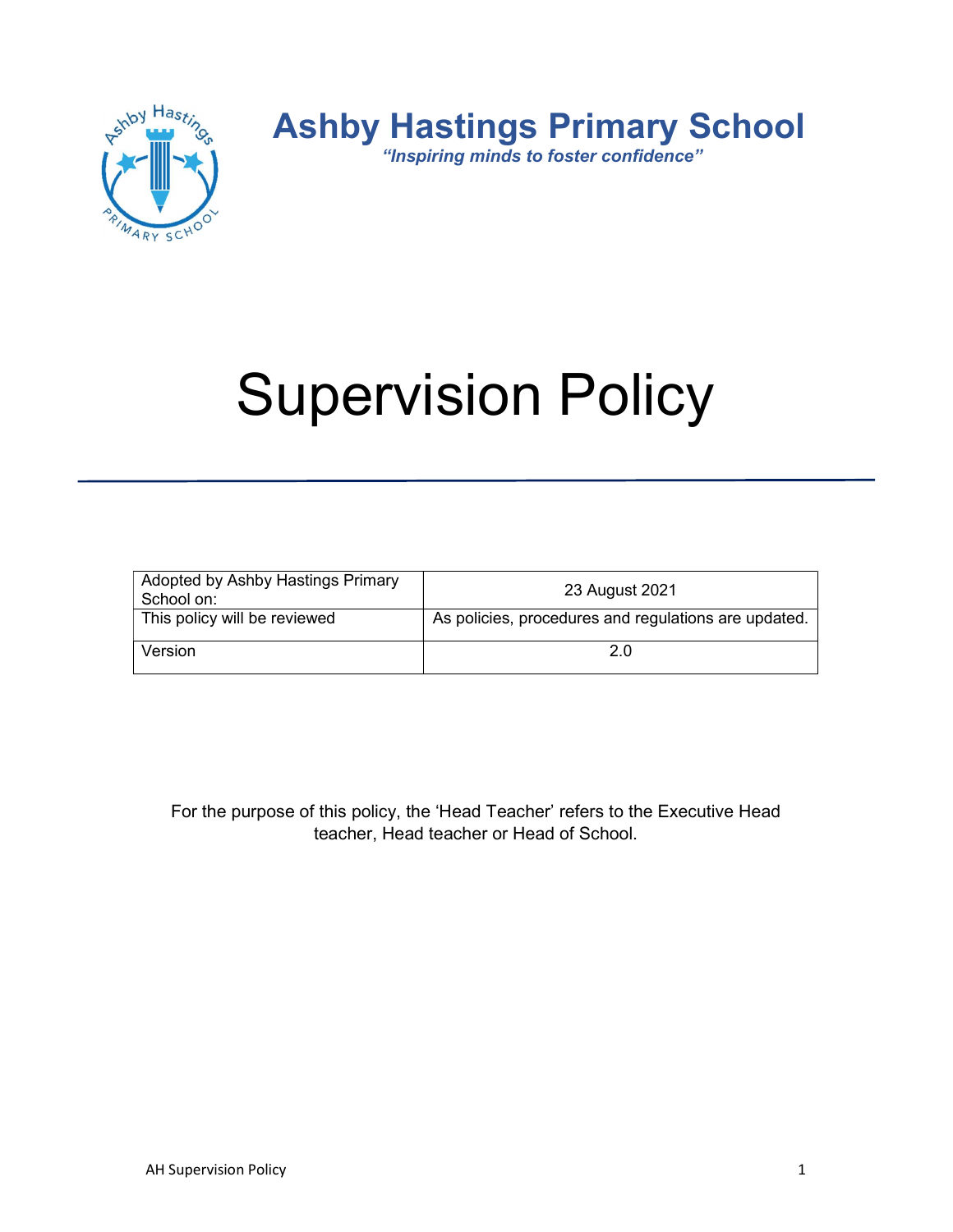# Supervision Policy

## Purpose

The purpose of a policy on the Supervision of Children is to provide a common understanding of all the issues involved; and also a continuity of practice throughout the school, which will help safeguard the welfare of both children and staff. A policy on supervision should also have benefits related to discipline. Children can only accept greater responsibility for their actions if they are aware of the parameters for action. We must be careful to ensure that the responsibilities we give them are within their capabilities to accept and not put them or others at risk by being unrealistic in our expectations.

## **Summary**

• The school takes responsibility for children from 8.45 am. From that time teachers must be on duty in the playground

• It is the task of the teachers on duty to supervise the children with due regard to the rules relating to break-time and playground behaviour.

• A class teacher's prime responsibility is to be with the class or group being taught at all times. Children in class should not be put in the position of being left unsupervised. Good preparation and classroom management should ensure that there is rarely a necessity to leave the class.

• Children require a break from work and unless there is good reason they should be encouraged to take their breaks outside.

• The responsibility for the quality and quantity of supervision at lunchtime rests with the Headteacher.

• Children should go to after school clubs or straight home after school and not play in the playground.

• Children who have not been collected after school should come back into school, inform  $\frac{1}{34}$  teacher and then wait outside the office.

• Children should never wait outside for lifts or taxis. They should be collected from the **Reception area.** 

## Relationship to other policies

- Behaviour
- Anti-bullying
- Whole School Policy for Safeguarding, including Child Protection
- Health and Safety Policy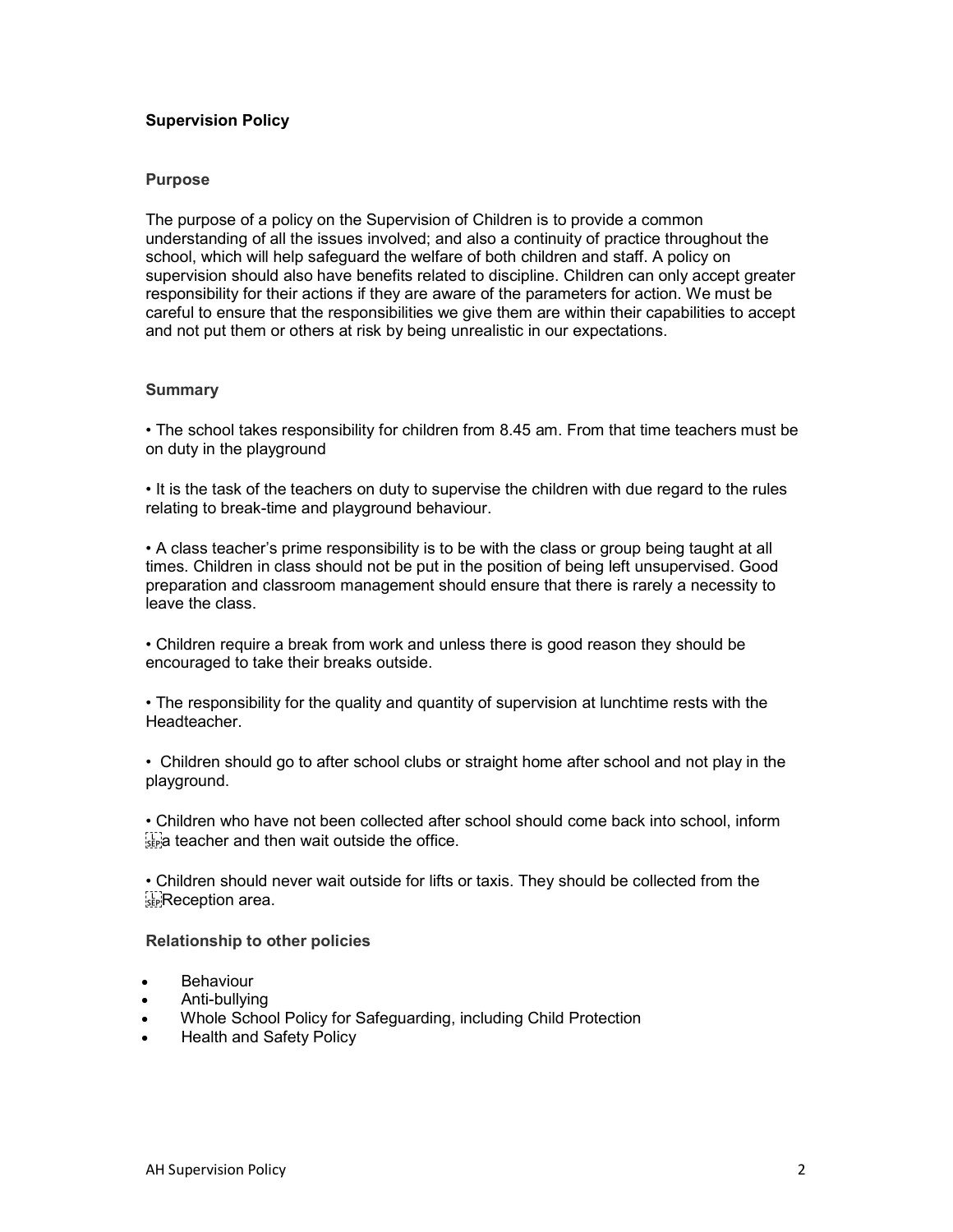# Roles and responsibilities

This policy applies to:

- All staff
- **Pupils**
- Parents/Carers (at dropping off and picking up times).

## Arrangements for monitoring and evaluation

The Headteacher will have meetings as appropriate with staff who complete the Accident Incident forms to ascertain whether there are recurring accidents which could be resolved through Premises Management. The Headteacher will review the accident book, paying particular attention to major incidents.

## Breakfast Club

This section will be amended when a Breakfast Club is required to be established.

## Outside Duties

It is the task of the teachers on duty to supervise the children with due regard to the rules relating to break-time and playground behaviour.

- Children must never be allowed to leave the school grounds at any time without parental and/or Headteacher permission.
- The duty staff have the responsibility for monitoring and reporting upon behaviour and are expected to maintain acceptable standards of behaviour, which recognise the rights of children.
- The duty staff are the first point of reference for children with problems or minor injuries. Children are not expected to come into the main school for any reason (other than to use the toilets or in the case of an emergency), without the permission of the teacher on duty.
- It is essential that duty staff be on duty promptly. The task of being on duty takes precedence over all other activities. If it is not possible for a member of staff to be on duty due to unforeseen circumstance, then the Headteacher / Deputy must be informed immediately so that another teacher can be asked to cover.
- If an accident or injury occurs that requires being logged, then it is the responsibility of the First Aider who dealt with the incident to record the injury in the accident book and on the provided format for the child to take home.
- If a teacher knows that he / she will not be in school on the day of their duty, then it is that teacher's responsibility to arrange for another colleague to take the duty instead. If this is not possible, then the Headteacher / Deputy should be informed.

# Before School

- The school takes responsibility for children from 8.45 a.m. From that time a teacher must be on duty in the playground.
- The Head, deputy or another teacher is situated by the main gate to ensure that children come in but do not go out again.
- The teacher on duty will blow the whistle at 8.45 a.m. and then supervise children coming in.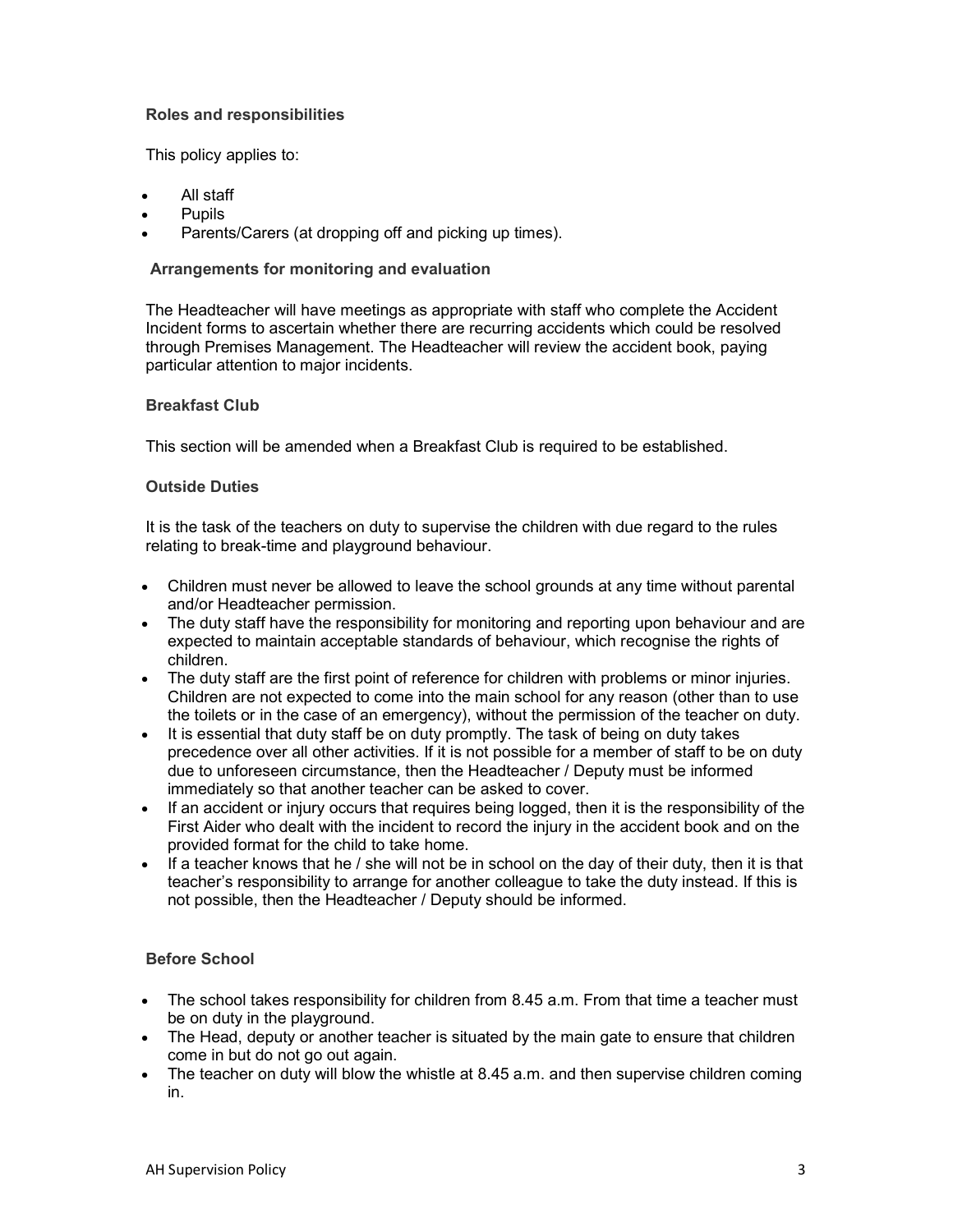- The gate is locked at 9.00am. Any latecomers have to come in via the main entrance and school office.
- If bad weather requires it, the Headteacher may request the teacher on duty to blow the whistle earlier. The responsibility for indoor supervision on this occasion will be with class teachers and support staff.

# Morning and Afternoon Breaks

- Children require a break from work and unless there is good reason they should be encouraged to take their breaks outside.
- The adults will supervise all areas of the playground ensuring that less visible areas and the toilets are regularly supervised. All necessary ratios will
- The duty staff will supervise the children going in through the various entrances.
- If the Headteacher designates the break as an indoor break due to bad weather, then the duty staff will supervise the children; one member of staff per year group and one member of staff supervising the corridor and toilets.

# **Lunchtime**

- The responsibility for the quality and quantity of supervision at lunchtime rests with the Headteacher.
- The lunchtime supervisors have the responsibility for monitoring and reporting upon behaviour and are expected to maintain acceptable standards of behaviour that recognise the rights of children.
- The lunchtime supervisors are the first point of reference for children with problems or injuries. Children are not expected to come into the main school for any reason (other than to use the toilets or in the case of an emergency), without the permission of a lunchtime supervisor.
- The standards and routines expected during lunchtime play must be identical to those at any other time. It is essential that children are encouraged to have the same respect and responses for lunchtime supervisors as they do for school staff.
- FS and KS1 children who have hot school lunches will be accompanied by a member of staff to the lunch hall. When their lunch is finished they leave the hall and go straight outside. All KS2 children will have a rota system for hot lunches and come into the hall when requested by a midday supervisor. All KS2 packed lunches are eaten in the classroom.
- At the end of lunchtime, arrangements for entering the school are the same as break times.

# Inside Supervision

- Teachers should be in the classroom to receive the children at the beginning of each session.
- Children should never be left in school to carry out any activity, task or duty whilst unsupervised unless it has been approved by a senior leader.
- A class teacher's prime responsibility is to be with the class or group being taught at all times. Children in class should not be put in the position of being left unsupervised. Good preparation and classroom management should ensure that there is rarely a necessity to leave the class.
- Classes or groups are to stay with their teacher until the end of the session when the bell rings and they are dismissed from that classroom in an orderly manner.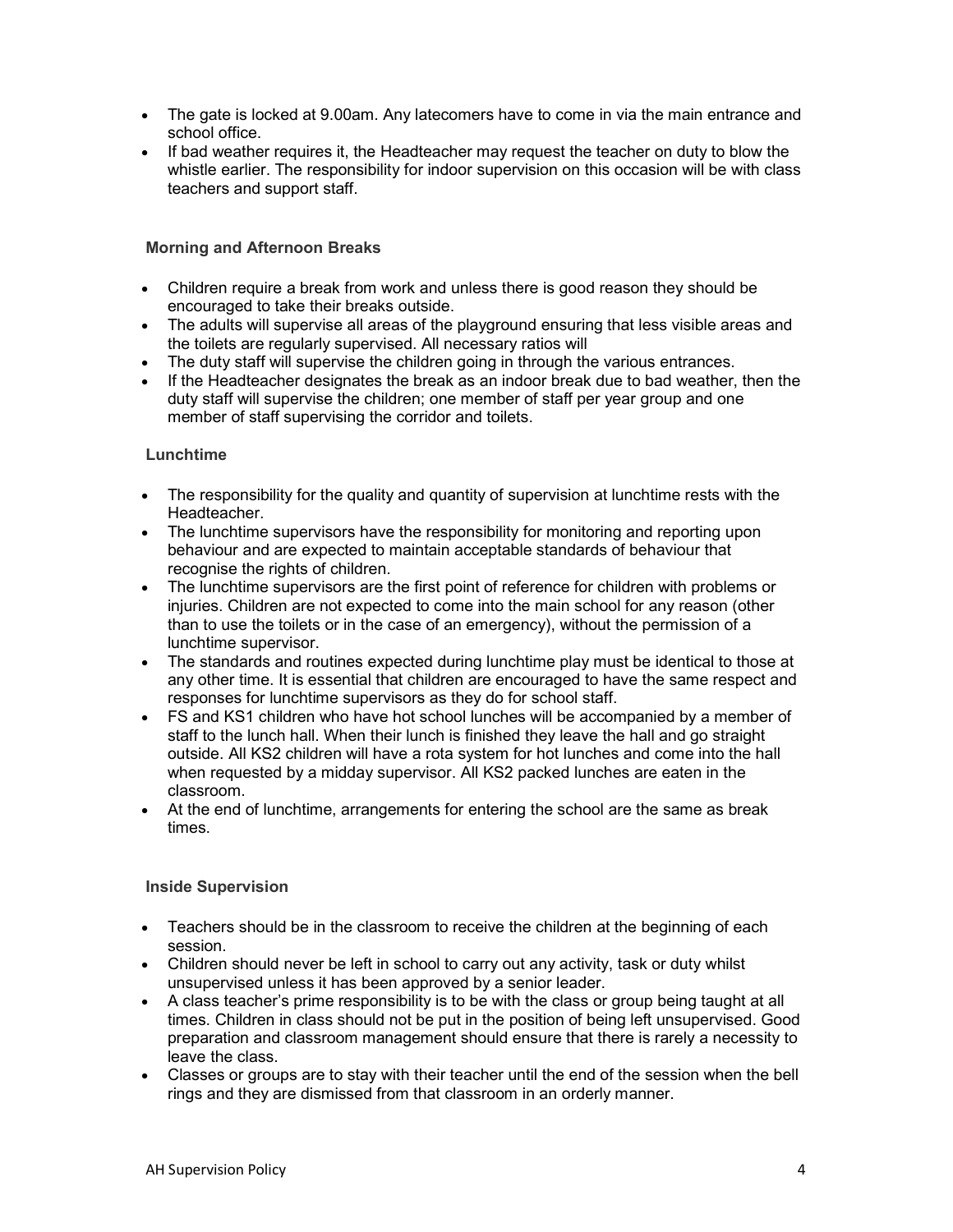- There must be identifiable advantages for the learning process to justify children working outside the classroom.
- If children need to go to the library for research purposes, the task and time limit to carry out that task must be clear. It must be remembered that the library is often a teaching area also.

## Games/P.E

If it is not appropriate for children to change together in the classroom for P.E. then the teacher should ensure that there is some supervision of both groups whilst changing.

## Children's Responsibilities and Duties

- When allocating jobs / tasks to pupils, safety must be a prime consideration. It would not be appropriate for children to be involved with plugging in electrical apparatus into the mains unless they were directly supervised.
- Children doing jobs / tasks must be directly supervised by the teacher. Children should not be left in the classrooms during normal break times without class teacher supervision. Any other children performing tasks (i.e. paper recycling) are the direct responsibility of the Head, deputy-head or Year Co-ordinator.
- All children have a duty to leave the building promptly during break-time and should be aware that once they have left the building they should not return unless it is to go to the toilet.
- Children who are expected to stay in to finish work are the responsibility of the teacher requesting them to do so and they must be supervised.

## After School

- Children who go to after school clubs should go to their clubs in an orderly manner.
- There must be good supervision of cloakrooms, stairs and corridors to ensure all children leave the school safely. Staff will accompany the children on to the playground.
- Children should go straight home after school and not play in the playground.
- Children who have not been collected after school should come back into school, inform  $\frac{1}{35}$  teacher and then wait in the office.
- Children should never wait outside for lifts or taxis. They should be collected from the **Reception area.**

# After School Clubs

Any after school clubs will run from 3.15pm to 4.15/4.30pm. Parental permission must be given prior to any child attending a club. If a club is oversubscribed a waiting list is kept. If a child is feeling unwell, then a phone call to their Parent/Carer is made for the child to be collected ASAP.

A register is kept by the club deliverer and is taken at each session. Where a child is absent without an explanation, a phone call home is made so that the whereabouts of the child and their safety is established.

The register is returned to the school office. The adult responsible for the club ensures that all pupils are collected by the designated adult/carer or that alternative arrangements e.g.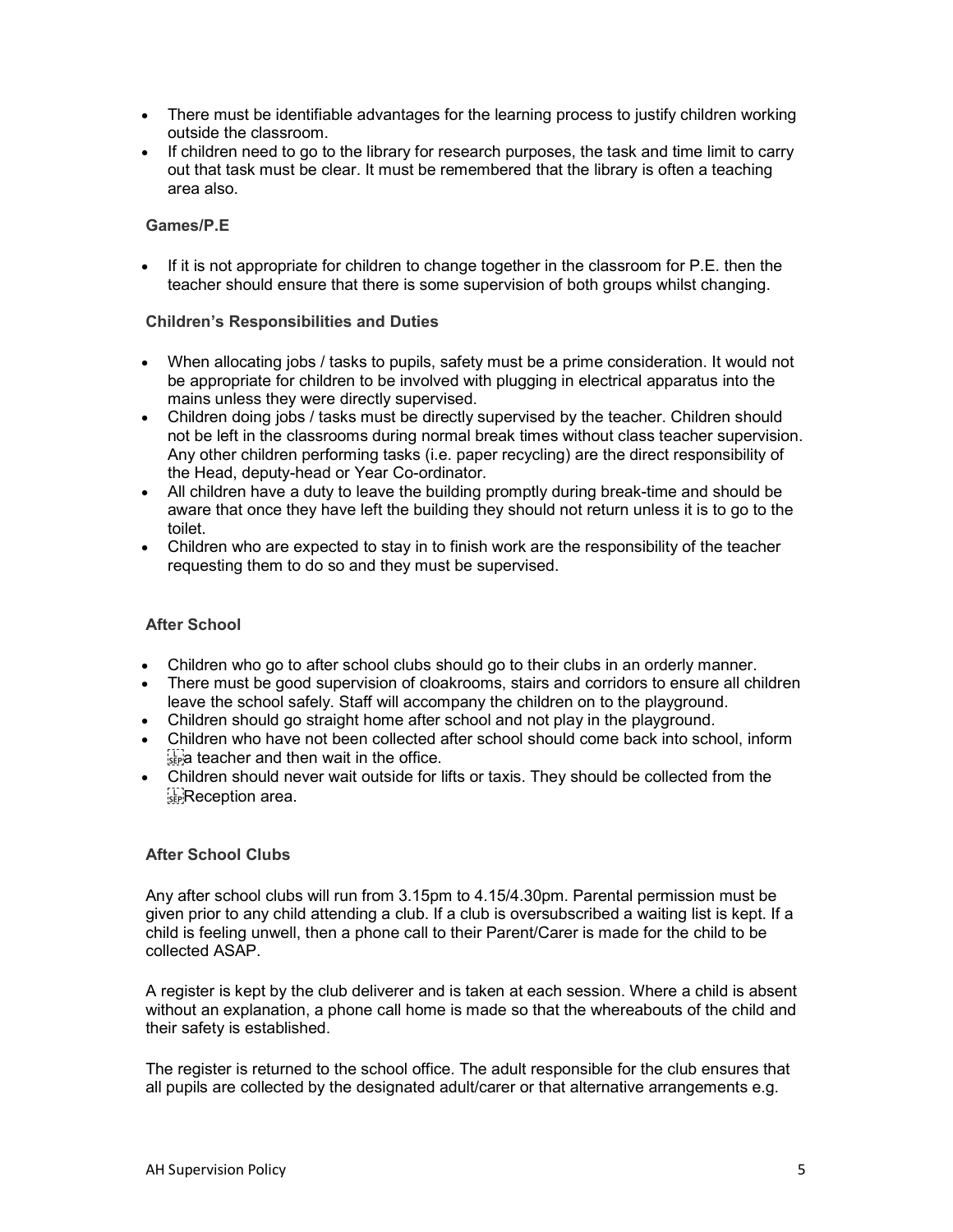walking home, have been agreed. If it has not been agreed then the child waits until the member of staff has spoken to the parent concerned.

Cancelled session – In the event of a session being cancelled the school informs the parents as soon as possible. Where practical the school contacts Parents/Carers by phone.

Club numbers – Suitable ratios of adults to children are maintained by the adult responsible for the club. Any Parent/Carers supporting the delivery of a club have an up to date DBS check.

Payment – Outside agencies providing after school activities will make clear the cost incurred before parents/carers agree to children attending the club. The school and outside agencies retain any payments received.

## **Safeguarding**

It is the school's responsibility to ensure third party providers are prepared to adopt the school's policy. Providers should contact the Headteacher of School in the event of a disclosure. All club leaders will have a current DBS certificate. The school will make clear to 3rd party providers what is expected of them in terms of a safe working practice with children and young people and record that they have done this. All club leaders are given a copy of the document "Guidance for Safer working Practice for Adults who work with Young People in Education Settings".

Insurance – All 3rd party providers offering activities provide a copy of their public liability insurance and their employer liability insurance if appropriate.

## Club Expectations

All club leaders ensure that every term there is a reminder about: the procedures in case of a fire, rules for moving around the school building, arrangements for going to the toilet, expectations of behaviour and changing arrangements.

## First Aid

All members of staff and outside agencies have an up to date first aid certificate. An accident form will be completed for all accidents and any bumps to heads require a phone call home to Parents/Carers.

These procedures are reviewed annually or more frequently if legislation determines.

## Ratios for supervision;

Before school- from 8:40am – an adult will be on duty to oversee pupils entering the playground. The ratio would be one adult to every 15 pupils (FS) growing to an additional three adults for years 1-6 when the school is fully populated.

Morning Breaks- an adult will be on duty to oversee pupils in the playground. The ratio would be one adult to every 15 pupils (FS) growing to an *additional* three adults for years 1-6 when the school is fully populated. Indoor first aid provision would be also available.

Lunch breaks– a midday supervisor will be on duty to oversee pupils in the playground (one adult to 15 pupils in the FS) and also an adult will be present in the dining hall to oversee